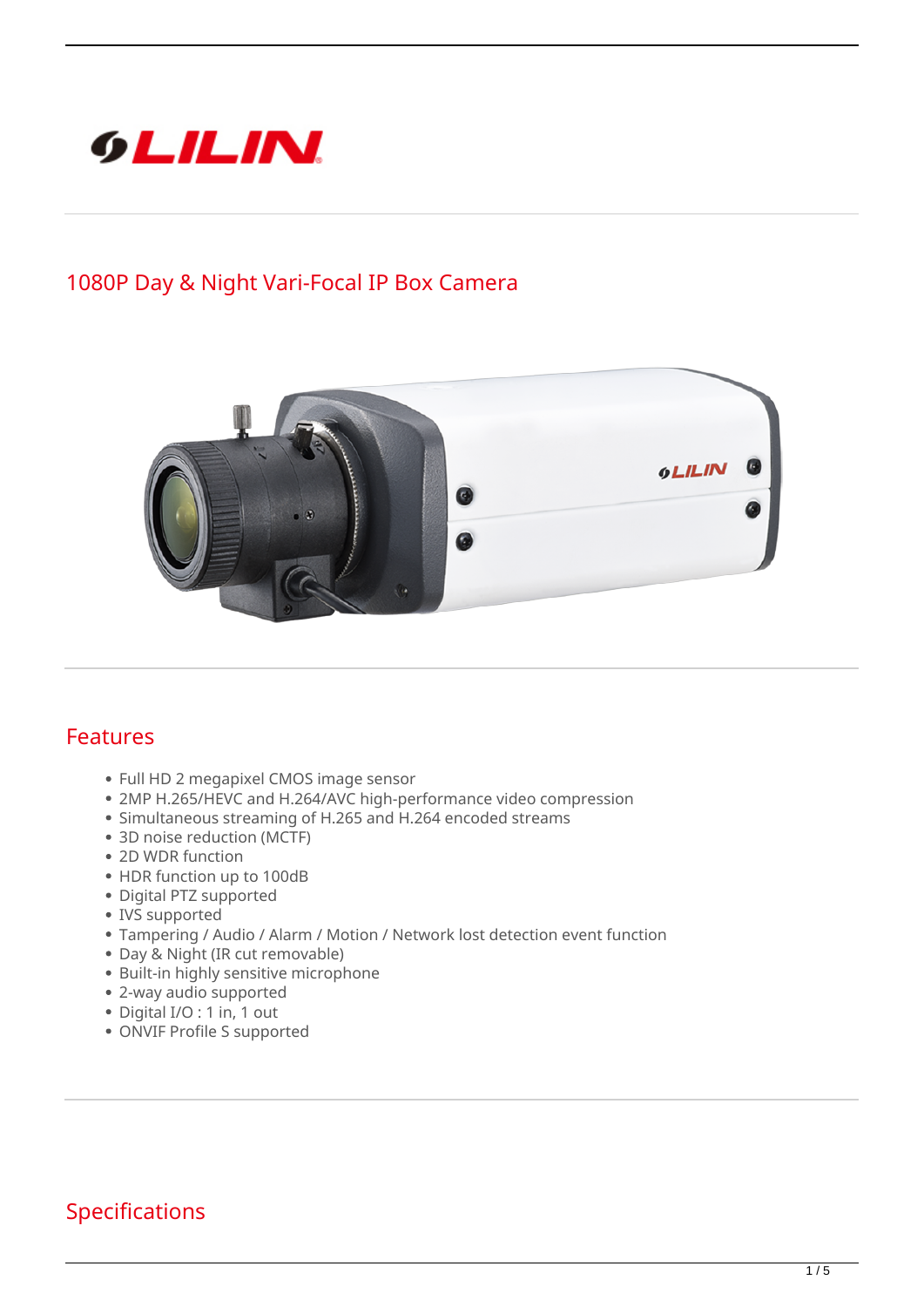| Model                                     | P2G1022                                                                  |
|-------------------------------------------|--------------------------------------------------------------------------|
| Min. illumination/Low Light Mode (Colour) | Color: 0.03 Lux at F1.4; B/W: 0.002 Lux at F1.4                          |
| <b>Starting Temperature</b>               | $0^{\circ}$ C - +50°C (32°F - 122°F)                                     |
| Operating temperature                     | $-20^{\circ}$ C – +50 $^{\circ}$ C (-4 $^{\circ}$ F – 122 $^{\circ}$ F)  |
| Storage temperature                       | $-25^{\circ}$ C – +60 $^{\circ}$ C (-13 $^{\circ}$ F – 140 $^{\circ}$ F) |
| Operating humidity                        | 0% - 90% RH                                                              |
| Power Supply                              | DC12V ±10% / PoE (IEEE 802.3af compliant)                                |
| <b>Power Consumption</b>                  | DC12V, 5W / PoE, 6W                                                      |
| Pick Up Element                           | 1/2.8" CMOS image sensor                                                 |
| Effective pixels                          | 1945 (H) × 1097 (V) = 2,133,665 (pixels)                                 |
| $\mathsf{CE}$                             | Yes, EMI CLASS B                                                         |
| FCC                                       | Yes, EMI CLASS B                                                         |
| CPU                                       | Intel® Core ™ i7 or higher grade                                         |
| <b>OS</b>                                 | Windows 7 or above                                                       |
| <b>RAM</b>                                | 8GB or above, Dedicated Graphics Card                                    |
| Web browser                               | Microsoft® Internet Explorer® 9 or above                                 |
| <b>Dimensions</b>                         | $70(W) \times 50(H) \times 110(D)$ mm                                    |
| Weight                                    | 380g                                                                     |
| <b>Casing Material</b>                    | Aluminum alloy                                                           |
| Audio Input / Output                      | Digital 1 input (TTL, +3 - 5VDC) / 1 Output (MOS Relay                   |
|                                           | contact N.O., Load.max.                                                  |
|                                           | 40VDC,450mW/300mA,450mW), Terminal block                                 |
| Live Video Output                         | CVBS 1.0Vp-p, 75 ohm, RCA jack                                           |
| Audio                                     | Two-way Audio, G.711 u-law / PCM / AAC, SIP, Built-in                    |
|                                           | Microphone                                                               |
| Alarm Input / output                      | Digital 1 input (TTL, +3 - 5VDC) / 1 Output (MOS Relay                   |
|                                           | contact N.O., Load.max.                                                  |
|                                           | 40VDC,450mW/300mA,450mW), Terminal block                                 |
| Video Compression                         | H.265/HEVC main profile, H.264 main and high profile                     |
|                                           | , Motion JPEG                                                            |
|                                           |                                                                          |
|                                           |                                                                          |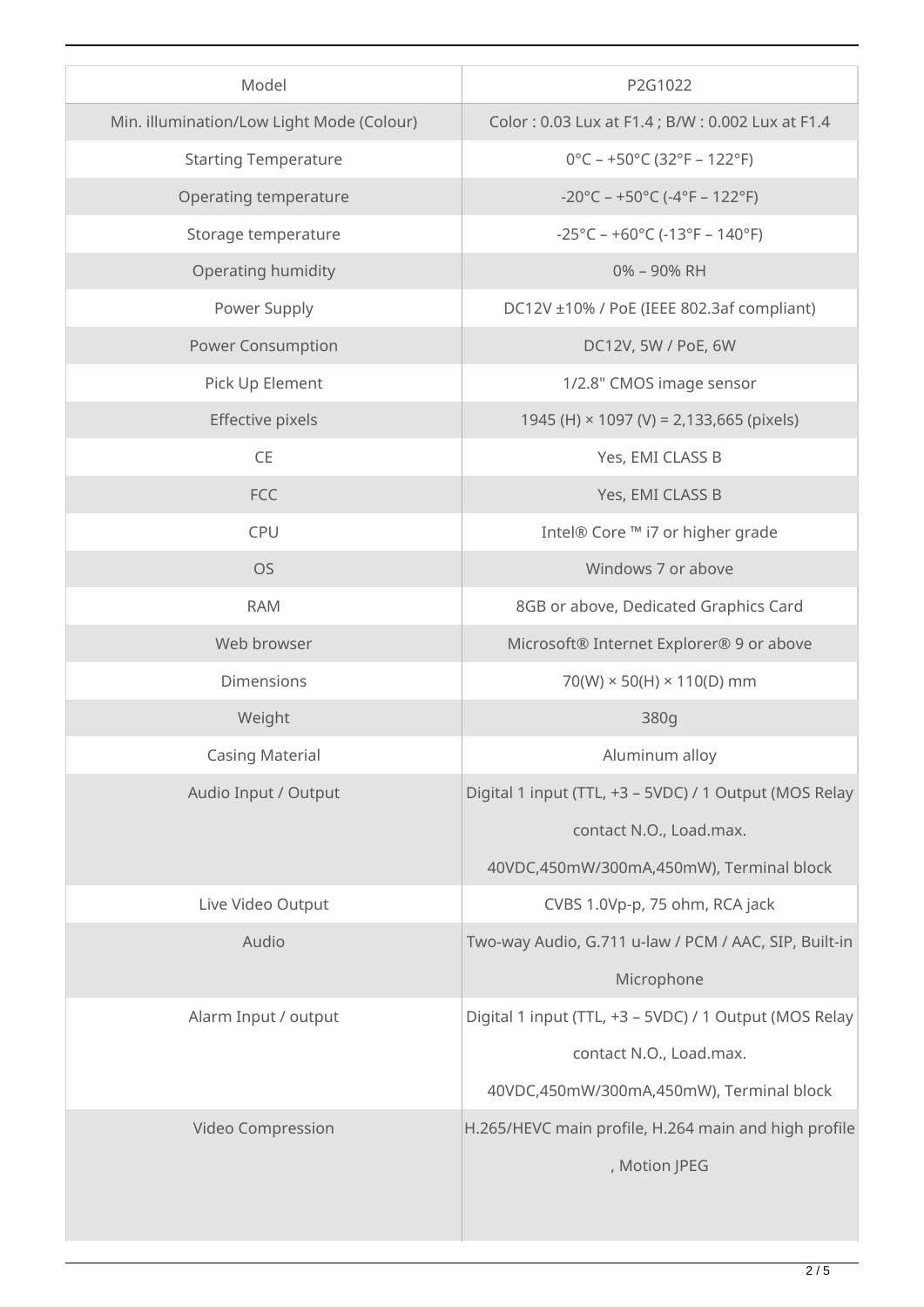| Video streaming            | RTP/HTTP, RTP/TCP, RTP/UDP, Multicast 4               |
|----------------------------|-------------------------------------------------------|
|                            | configurable streams in H.265 and H.264 and Motion    |
|                            | JPEG, configurable frame rate and bandwidth           |
| Number of streams          | $\overline{4}$                                        |
| Video bitrate              | 128Kbps - 12Mbps; Frame rate and bit rate             |
|                            | controllable on-the-fly; VBR / CBR / GOP supported,   |
|                            | Fixed bitrate, Smart H.264/H.265                      |
| Encryption                 | Base64 HTTP encryption, HTTPS encryption              |
| Authentication             | Digest HTTP authentication, RTSP authentication, TLS, |
|                            | 802.1x, DDNS via HTTPS                                |
| Address Filter             | IP address filter, MAC address filter                 |
| Access                     | Multiple user access levels with password protection  |
| User accounts              | 10 simultaneous users                                 |
| Multi IP address           | Yes                                                   |
| Resolution                 | 2MP(1920 × 1080), 1.3MP(1280 × 960), 1MP(1280 ×       |
|                            | 720), D1(720 × 480, 720 × 576), VGA(640 × 480),       |
|                            | $CIF(352 \times 240)$                                 |
| <b>Frame Rates</b>         | Normal mode 60Hz: 60 fps @ 1920 × 1080 50Hz: 50       |
|                            | fps @ 1920 × 1080 HDR mode 60Hz: 30 fps @ 1920 ×      |
|                            | 1080 50Hz: 25 fps @ 1920 × 1080                       |
| <b>Scanning System</b>     | Progressive Scan                                      |
| <b>Infrared Cut Filter</b> | Auto / Day (Color) / Night (Mono) / Schedule          |
| <b>White Balance</b>       | ATW-NARROW / ATW-WIDE / AWC(MANUAL)                   |
| <b>Electrical Shutter</b>  | 1/30(1/25)s - 1/30000s                                |
| Sense Up+                  | Off / 1 Frame / 2 Frames                              |
| Auto Gain Control          | 66 dB Variable Gain                                   |
| S / N Ratio                | More than 50dB (AGC off)                              |
| <b>3D Noise Reduction</b>  | Off / 1 - 32 Selectable                               |
| 2D WDR                     | Off / Auto / x2 / x3 / x4 (by normal mode) Support    |
|                            | Onvif                                                 |
| High Dynamic Range(HDR)    | Up to 100dB (by HDR mode, 2 shutter line interleave)  |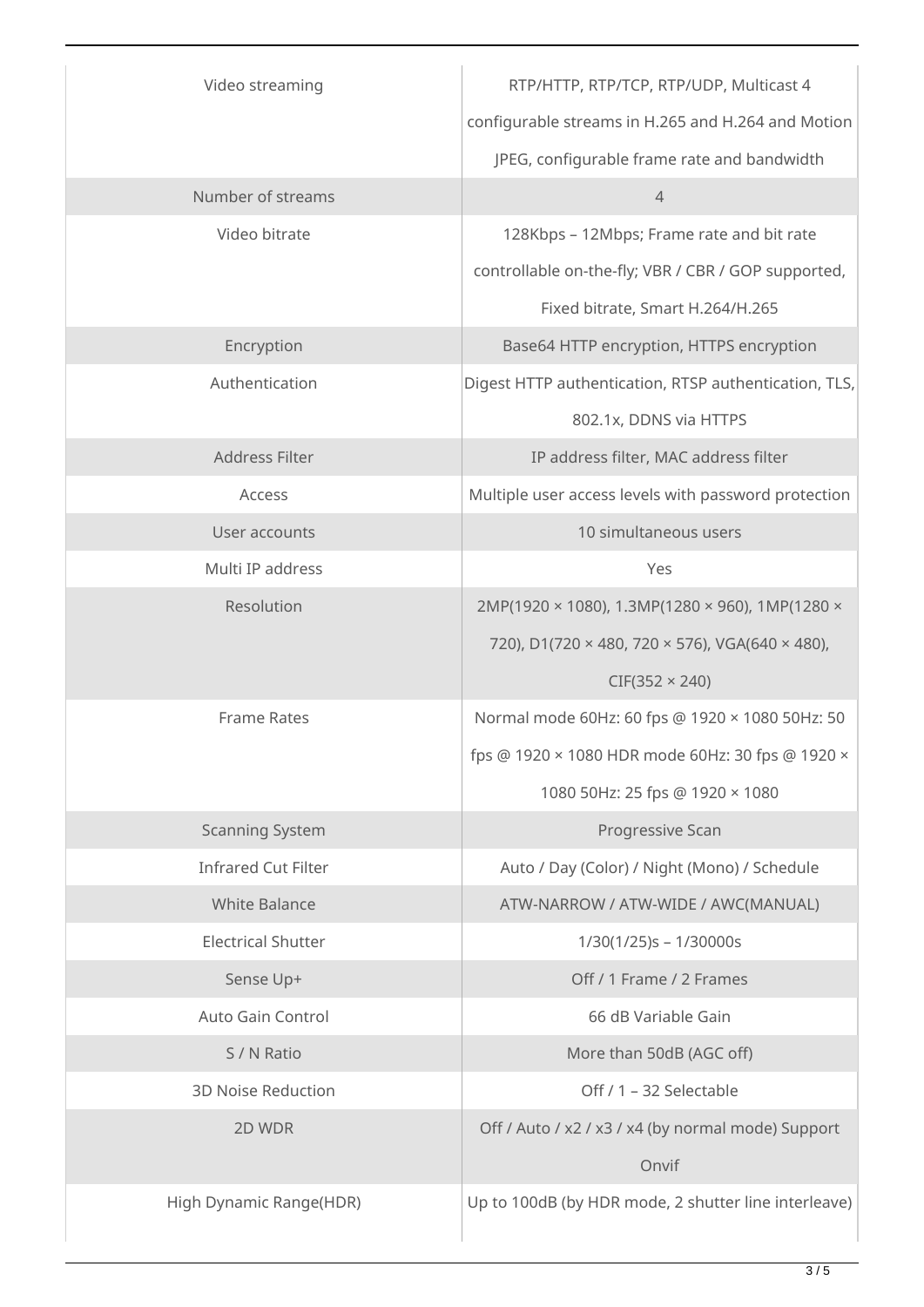| <b>Privacy Masking</b>               | Off / On (4 zones)                                     |
|--------------------------------------|--------------------------------------------------------|
| Image Effects                        | Brightness, Contrast, Hue, Saturation, Sharpness,      |
|                                      | Mirror, Flip, Rotation                                 |
| Mobile phone                         | Integrated to LILIN mobile app (LILIN Viewer), iPhone, |
|                                      | iPad, Android support                                  |
| Video Management                     | ONVIF Profile S / IVS events, LILIN Navigator          |
|                                      | Enterprise 2.0 support, Third party VMS through LILIN  |
|                                      | <b>HTTP API</b>                                        |
| SD Card (recording)                  | Support (128GB) Micro SD/SDHC/SDXC card for            |
|                                      | circular recording (card is not included)              |
| Maintenance                          | Firmware update via HTTP and IP Scan; Firmware         |
|                                      | available at web site                                  |
| IVS (Intelligent Video Surveillance) | Motion Detection, Tampering Detection, Advanced        |
|                                      | Motion Detection, Tripwire, Traffic Light Detection,   |
|                                      | <b>Object Counting</b>                                 |
| Alarm event triggers                 | FTP / SMTP / HTTP post / SD card / SAMBA / SMTP        |
|                                      | Trap                                                   |
| Alarm event actions                  | Motion / Tamper / Network lost detection /             |
|                                      | SmartEvent                                             |
| Languages                            | English, Traditional Chinese, Simplified Chinese,      |
|                                      | Spanish, Italian, Turkish, Russian, Korean, French,    |
|                                      | Arabic, Hungarian, Japanese                            |
| Network Interface/Ethernet           | 10/100 Mbps Base-T, RJ-45                              |
| ePTZ & Digital Zoom                  | Yes, ROI (Region of Interest)                          |
| CPU.Memory                           | Embedded SoC ARM Cortex-A9, 816MHz, 512MB              |
|                                      | DDR3L, 256MB flash memory                              |
| <b>OSD</b>                           | Position configurable text overlay for date, time,     |
|                                      | camera ID, event status and watermark with             |
|                                      | customizable user demand data                          |
| Network OS                           | Windows 7 or above                                     |
|                                      |                                                        |
|                                      |                                                        |